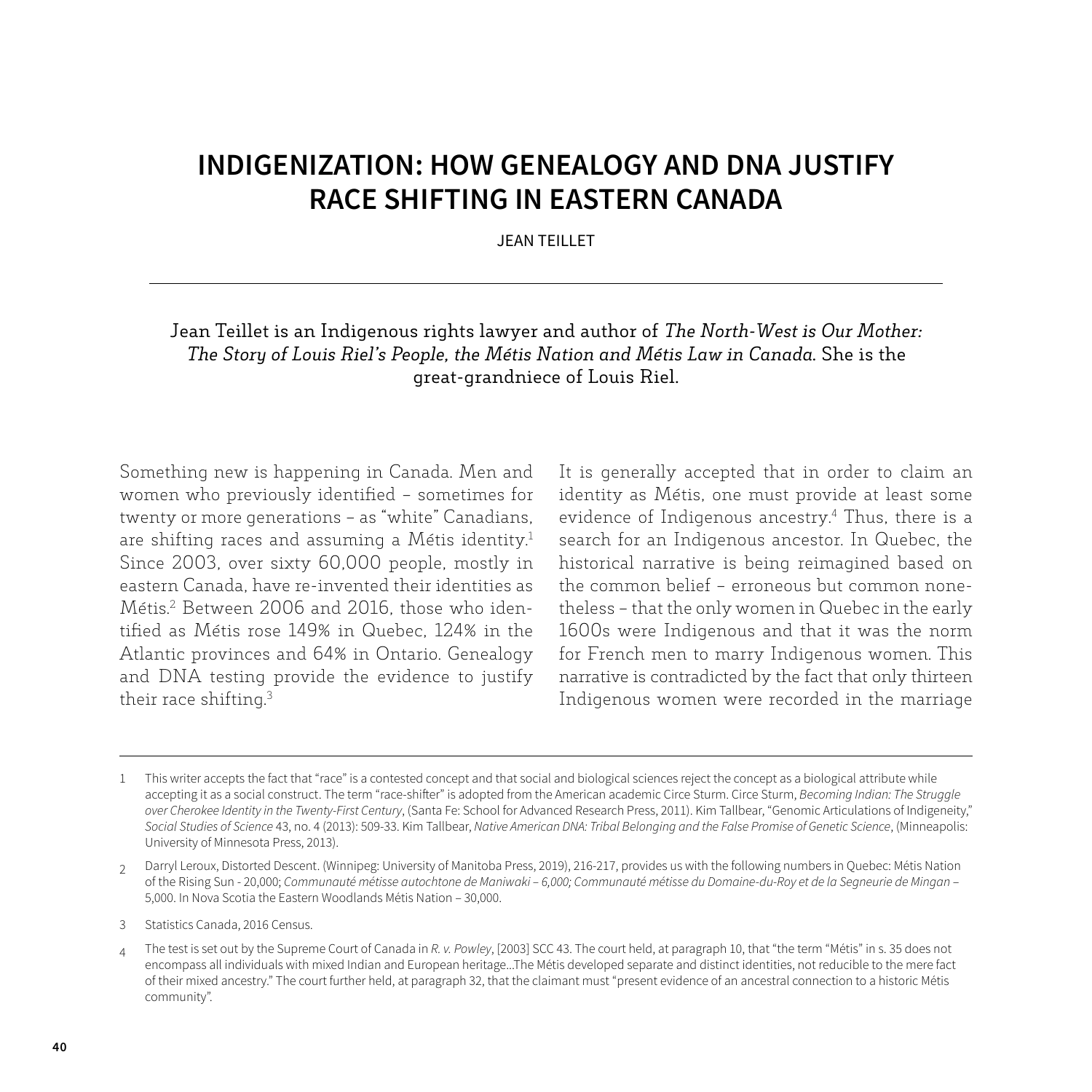registries in New France before 1680, which represents only 0.4% of the population.<sup>5</sup> Because old Quebecois are intermarried, most Quebecois can claim at least one of these thirteen women as an Indigenous ancestor. But it is the intermarriage of the Quebecois that allows such a claim, not the frequency of settler-Indigenous marriage. Nevertheless, it is on this basis that many in Quebec are now making an unwarranted leap in logic by claiming they are Métis. In the Maritimes, race shifters are repurposing the Acadians and claiming to be Acadian Métis. In Ontario the tendency is to use admixture to rename a long dead Algonquin ancestor as Métis.

The race shifters offer many different reasons for their race shift. Some want hunting and fishing rights. Some want to stop a First Nation land claim. Some want a scholarship for their son or a place at law school for their daughter. Some want a job.<sup>6</sup> Some are angry that their old identity as a "white" Canadian seems to have ever decreasing land and resource privileges. What the race shifters have in common is their use of genealogy and DNA testing as tools to accomplish this race shift. Those pushing back against this self-indigenization call it "ethnic fraud".7 In the context of higher education it has been defined as "the inaccurate self-identification of race by persons applying for faculty positions at mainstream colleges and universities, or for admissions into special programs, and for research consideration." If we define fraud as misrepresentation intended to deceive others for financial or personal gain, then the race shifters are indeed fraudsters. Unfortunately, in addition to the personal gain, this ethnic fraud also serves a more nefarious purpose. It is re-inscribing race, though it is thinly disguised as "ancestry".8

Those seeking evidence to support self-Indigenization initially relied solely on genealogy. But now genealogy is being supplanted by DNA testing. Commercial companies may provide proof that you have 5% Native American ancestry. But that is actually 5% of less than 1% of less than 1% of your ancestry.9 This is not evidence of a particular culture. It does not tell you where your ancestors were from in the past. What it really tells you is where DNA that is similar to yours can be located *today*. So the

<sup>5</sup> Y. Beauregard, "Mythe ou réalité. Les origines amérindiennes des Québécois: Entrevue avec Hubert Charbonneau". *Cap-aux-diamants: La revue d'histoire du Québec*, (1993) 34: 38-42.

<sup>6</sup> Adam Gaudry and Darryl Leroux, "White Settler Revisionism and Making Métis Everywhere: The Evocation of Métissage in Quebec and Nova Scotia", *Critical Ethnic Studies*, Vol. 3, No. 1 (Spring 2017), 116-142.

<sup>7</sup> Cornel D. Pewewardy, "So You Think You Hired an 'Indian' Faculty Member?" in *Indigenizing the Academy*, eds. Devon A. Mihesuah and Angela Cavender Wilson, 200-217. (Lincoln: University of Nebraska Press, 2004), 201.

<sup>8</sup> Troy Duster, "A post-genomic surprise: The molecular re-inscription of race in science, law and medicine." *British Journal of Sociology*, 66(1): 1-27. Duster is here referring only to the use of DNA, not genealogy. Duana Fullwiley, "The Biologistical Construction of Race: 'Admixture' Technology and the New Genetic Medicine". *Social Studies of Science* 38/5 (October 2008) 695-735. Biological science today is currently using the term "ancestry" claiming that it reflects a factual connection to ancestral geographical origins rather than fitting into a disputed racial category. To that end scientists are now using the term "Native American ancestry" rather than race. Vivian Chou, "How Science and Genetics are Reshaping the Race Debate of the 21st Century", Science in the News, Harvard University, April 17, 2017, http://sitn.hms.harvard.edu/flash/2017/science-genetics-reshaping-race-debate-21st-century.

<sup>9</sup> This is because DNA ancestry testing only follows one or at best two of an individual's ancestral lines.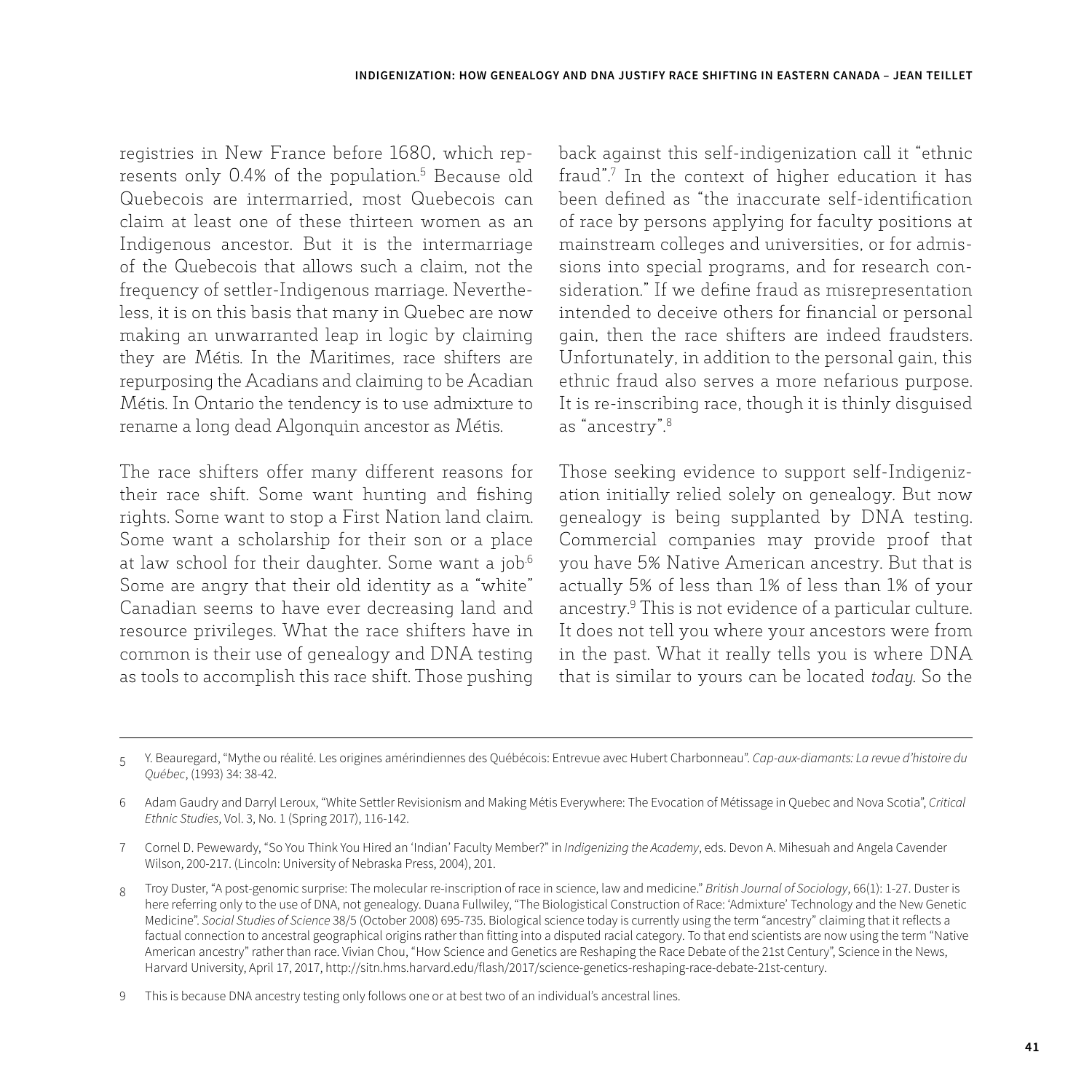data is not historical. It merely bundles like with like based on others who also took the test. This type of analysis provokes questions such as: Who decides what 100% Native American ancestry is? Which culture? Where in America? When?<sup>10</sup> This is bundling based on the presumptions of the North American perspective on race and geography, nothing more and nothing less.

Race shifters have taken their genealogy-based self-indigenization to the courts, which have now swatted down over 60 claims in Quebec, New Brunswick and Nova Scotia.11 Judges have repeatedly emphasized that Métis identity will not be recognized based solely on genealogy. Indigenous rights are collective rights and require the proof of an historic Métis community and continuity proving that it continues to exist today. None of these eastern groups have proved a contemporary or an historic community because genealogy cannot provide that evidence. They claim to have hidden within

settler groups, such as the Acadians. Indeed they argue that the Acadians were a distinct and separate Métis community with a unique culture.<sup>12</sup> One Quebec judge famously said "it would be easier to nail Jell-O to the wall" than to find any substance in the claim before him.13 Still the claims keep coming.

Slowly but surely these new "Métis" are being questioned. Montreal's Reconciliation Advisor resigned when objections were raised about her Métis identity.14 Four candidates in the 2019 federal election had their Indigenous identities questioned.15 Many brandish cards.16 The fact that these cards are from notoriously illegitimate and discredited groups does not seem to be enough to cause them to reconsider their claims. As Marcus McGee wrote, with respect to Joseph Boyden, this kind of card, which is brandished "like a trump... is little more than a piece of paper."17

What to do about this? First, governments must

- 11 Jean Teillet, *Métis Law in Canada* (Vancouver and Toronto: Pape Salter Teillet LLP, 2018).
- 12 Paul D. Tufts, "The Denied Community Rights of the Acadian Métis", *l'Association des Acadiens-Métis Souriquois* (AAMS), October 2009, accessed on January 28, 2020 at https://acadiens-metis-souriquois.ca/uploads/3/4/5/0/34506400/metis\_rights\_denied.pdf.
- 13 *Québec (Procureure generale) c. Séguin*, 2016 QCCS 1881 (CanLii), para 158, *"Il serait plus facile de clouer du Jell-O sur un mur"* (It would be easier to nail Jell-O to the wall).
- 14 "Indigenous historian debunks Montreal councillor's claim of Mi'kmaq-Acadian ancestry", APTN National News, November 8, 2019, https://aptnnews. ca/2019/11/08/indigenous-historian-debunks-montreal-councillors-claim-of-mikmaq-acadian-ancestry.
- 15 "4 federal candidates accused of Indigenous identity appropriation by Halifax academic", CBC News, October 10, 2019, www.cbc.ca/news/indigenous/ federal-candidates-claims-indigenous-identity-1.5314614. The candidates were Marc Serré, Liberal for Nickel Belt riding in Ontario; George Canyon, Conservative for Central Nova; Amanda Kistindey, Green Party Don Valley West; and Jocelyn Rioux, Green Party, Rimouski-Neigette-Témiscouata-Les Basques.
- 16 "Black artists with N.S. roots want their Métis ancestry recognized." CBC News, February 16, 2018, https://www.cbc.ca/news/canada/nova-scotia/blackartists-with-n-s-roots-want-their-m%C3%A9tis-ancestry-recognized-1.4537936. "Justice for Indigenous people won't come from silencing discussion". *The Star*, January 16, 2020, www.thestar.com/opinion/contributors/2020/01/16/justice-for-indigenous-people-wont-come-from-silencing-discussion.html.

<sup>10</sup> T. Duster. "A Post-Genomic Surprise: the molecular reinscription of race in science, law and medicine". Lecture given to the London School of Economics and Political Science, November 10, 2014, https://www.youtube.com/watch?v=H-McFX0dZVI. To be clear, Duster is not talking about genealogy in this lecture. He is focused on DNA analysis.